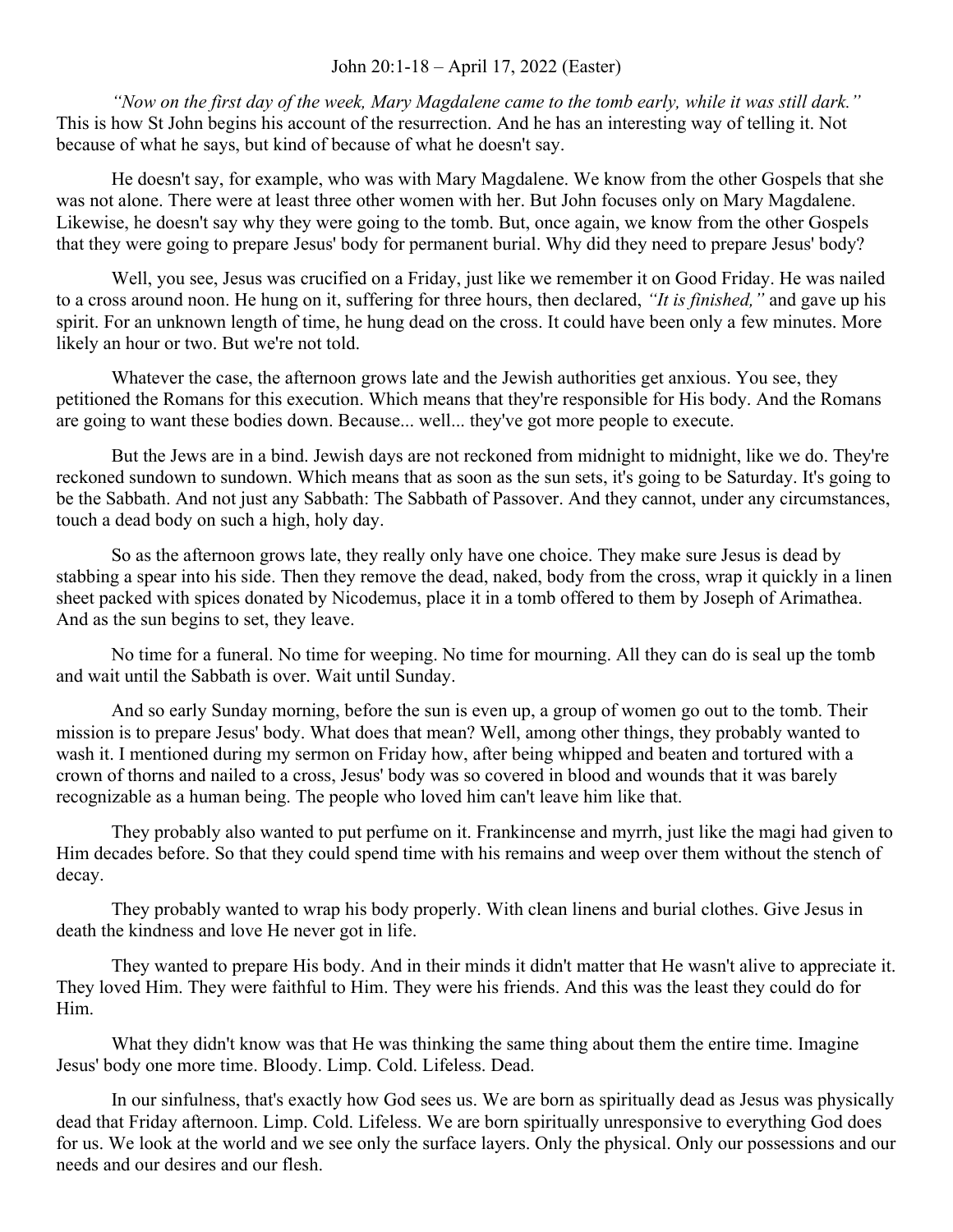We never look past our own simple understanding. We never see God working and moving and planning beneath the surface. We never see the Laws He's set in place that keep this world held together. We never see the great good and joy that He wants for our lives. Because we're not able to. Those eyes are dead. Those eyes are blind.

And so we blunder around, offending Him with our lifestyles. And offending Him with our thoughts. And offending Him with our self-centered, self-righteous, self-serving arrogance. That never even considers whether there's a God who judges right and wrong in this world.

We are born dead. Dead in our trespasses. And God has every right to leave us in our death. Throw our souls in a tomb and forget we ever existed. But like the women who came to Jesus' tomb that morning, He loves us. He's faithful to His promises to us. He has called us his friends. And He would sacrifice anything and everything for us. Even Himself.

The women came to prepare Jesus that Sunday morning. But He came to this world to prepare them. They came to wash His body. He came to wash their souls. They came to anoint Him with the sweet perfume of incense and myrrh. He came to anoint them with the sweet incense of His Spirit. They came to clothe Him with pure white linens. He came to clothe them with His own righteousness. They came to find a dead body. He came that they might have life and have it in abundance.

They came to prepare Him. But He was there waiting for them. Waiting, specifically, as John tell us, for Mary Magdalene. Mary Magdalene, from whom Jesus had cast out seven demons. Mary Magdalene, who had poured perfume and tears on His feet and washed them with her hair. Mary Magdalene, who alone of all the disciples seemed to know that His death was coming.

And yet, even she in all her understanding, couldn't conceive of a world without the weight of death. Without the veil of tears. Without the blindness of sin.

That's what sin does to us. It takes away our sight. It makes us see only what the devil wants us to see. It consumes our thoughts with temptation. It overwhelms our mind with fear. It hides from us God's commands, God's goodness, God's love. So that we can see only the sin in all its pleasure. Only the guilt and shame of our sin once committed. Only the penalty of sin, which is death and hell. Sin blinds us to God's Word. Sin blinds us to Jesus.

Mary was a sinner too. She looked her Lord in the face and didn't even recognize Him. But He recognized her. He was her shepherd. He called her by name. "Mary." And she came running into His arms.

You have been called by name. You were dead in your trespasses. Blinded by your sin. A lifeless corpse in a grave. But God came to prepare your spirit and your body. Not for death. But for life.

He called to you as He called to so many people in His ministry. Lazarus. Peter. Mary. He called you by name and you rose from the dead. He called you by name and, for the first time, you saw Him.

John begins his Gospel by saying, *"We have seen His glory, glory as of the only Son from the Father, full of grace and truth.*" And then he continues his Gospel listing time after time that people see Jesus and it absolutely transforms them.

John the Baptist sees Jesus and declares, *"Behold, the Lamb of God who takes away the sin of the world.*" Philip sees Jesus and he runs to find his brother Nathanael, "We have found the one prophesied by Moses," He says, "Come and see." The Samaritan woman meets Jesus at the well and runs to her neighbors, *"Come, see a man who told me all that I ever did."* The Pharisees question the blind man about who healed him and he confesses with simple honesty, *"I was blind, but now I see."*